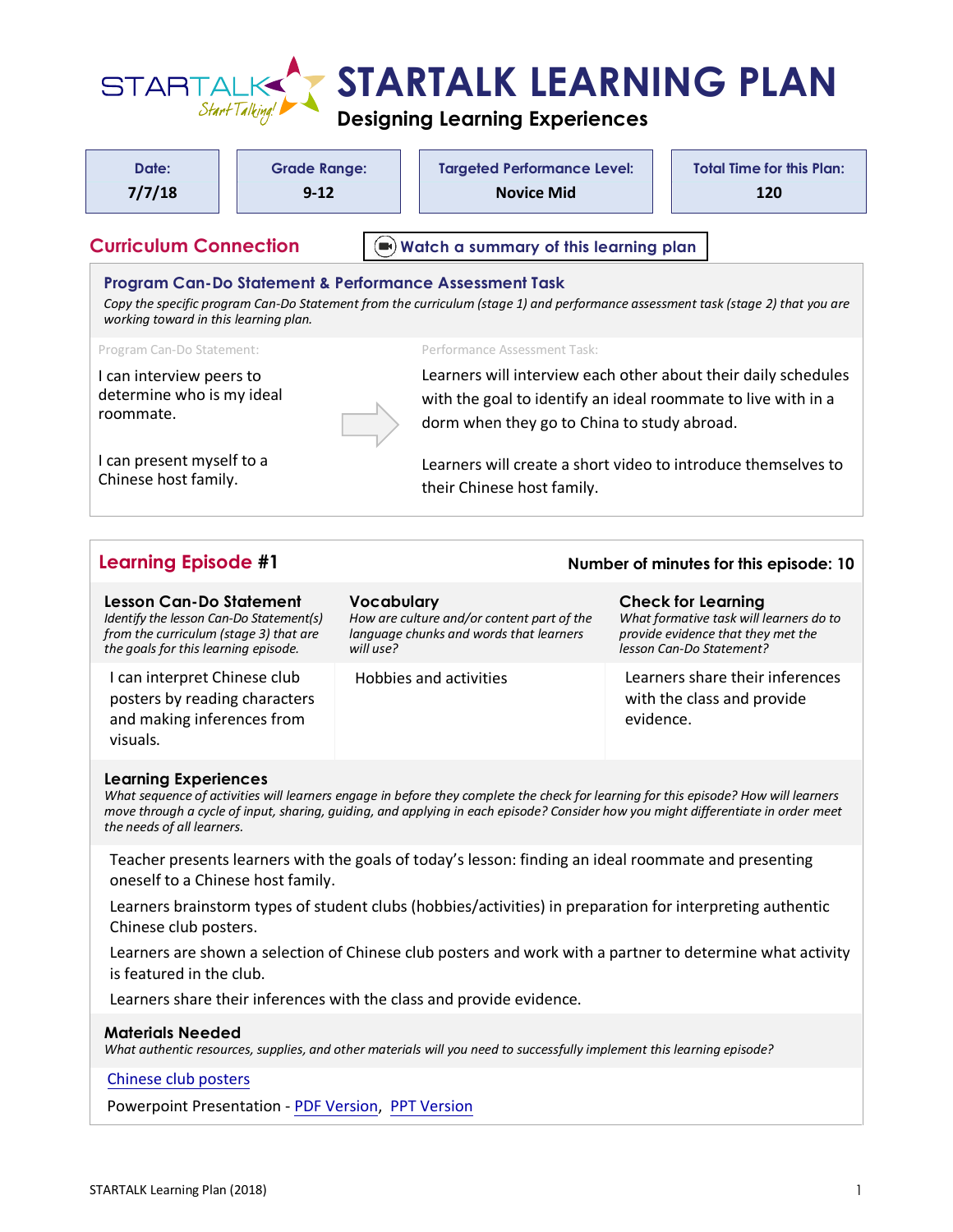## **Learning Episode #2 Number of minutes for this episode: \_\_\_\_**

| <b>Lesson Can-Do Statement</b><br>Identify the lesson Can-Do Statement(s)<br>from the curriculum (stage 3) that are the<br>goals for this learning episode. | <b>Vocabulary</b><br>How are culture and/or content part of<br>the language chunks and words that<br>learners will use? | <b>Check for Learning</b><br>What formative task will learners do to<br>provide evidence that they met the<br>lesson Can-Do Statement? |
|-------------------------------------------------------------------------------------------------------------------------------------------------------------|-------------------------------------------------------------------------------------------------------------------------|----------------------------------------------------------------------------------------------------------------------------------------|
| I can identify daily activities of<br>students from a video.                                                                                                | Structure "I like"<br>Daily activities:<br>Go to class                                                                  | Learners complete a check list of<br>Chinese student activities they<br>hear in a video.                                               |
| I can identity activities I have in<br>common with the Chinese<br>students in a video.                                                                      | Play a sport<br>Do homework<br>Surf Internet<br>Watch TV                                                                | Learners share what activities<br>they have in common with the<br>Chinese students in the video.                                       |

#### **Learning Experiences**

*What sequence of activities will learners engage in before they complete the check for learning for this episode? How will learners move through a cycle of input, sharing, guiding, and applying in each episode? Consider how you might differentiate in order meet the needs of all learners.*

Learners watch two short videos of Chinese students (one male, one female) discussing their daily activities.

Learners are provided with a checklist of activities for listening comprehension.

Learners share what activities they have in common with the Chinese students in the video.

#### **Materials Needed**

*What authentic resources, supplies, and other materials will you need to successfully implement this learning episode?*

Two short videos of Chinese students [- Video 1,](https://www.youtube.com/watch?v=S2IdUmDgSA4&list=PLiP6ZaZKt1mB7JYmngeBMZ9RjLXvMmn6J&index=11) [Video 2](https://www.youtube.com/watch?v=uGB1hDbmmT0&list=PLiP6ZaZKt1mB7JYmngeBMZ9RjLXvMmn6J&index=10)

[Checklist of activities](https://startalk.umd.edu/public/system/files/resources/kent_chinese1_videochecklists.pdf) 

## **Learning Episode #3 Number of minutes for this episode: \_\_\_\_**

| <b>Lesson Can-Do Statement</b>                                  | <b>Vocabulary</b>                                                     | <b>Check for Learning</b>                                                                                                |
|-----------------------------------------------------------------|-----------------------------------------------------------------------|--------------------------------------------------------------------------------------------------------------------------|
| Identify the lesson Can-Do Statement(s)                         | How are culture and/or content part of                                | What formative task will learners do to                                                                                  |
| from the curriculum (stage 3) that are the                      | the language chunks and words that                                    | provide evidence that they met the                                                                                       |
| goals for this learning episode.                                | learners will use?                                                    | lesson Can-Do Statement?                                                                                                 |
| I can share activities I have in<br>common with other students. | Structure "I like"<br>Daily activities<br>Structure "Do you want to?" | Learners share what activities<br>they have in common with one<br>another.<br>Teacher monitors learner<br>conversations. |

#### **Learning Experiences**

*What sequence of activities will learners engage in before they complete the check for learning for this episode? How will learners move through a cycle of input, sharing, guiding, and applying in each episode? Consider how you might differentiate in order meet the needs of all learners.*

Learners interview a partner to find out what activities they have in common.

Learners then circulate to find other classmates who share their interest and then invite that classmate to engage in that activity.

#### **Materials Needed**

*What authentic resources, supplies, and other materials will you need to successfully implement this learning episode?*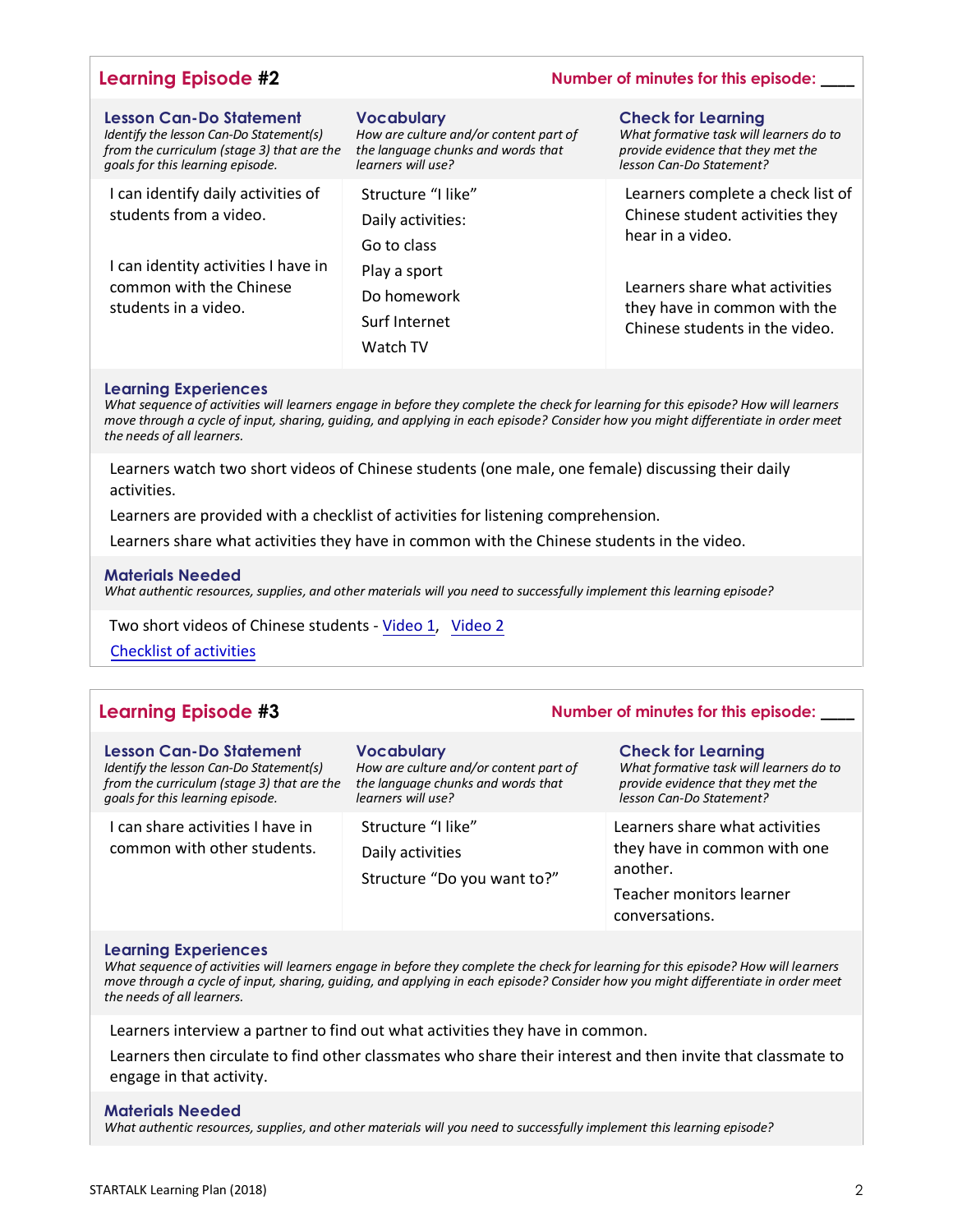| <b>Learning Episode #4</b>                                                                                                                           | Number of minutes for this episode:                                                                                                         |                                                                                                                                        |  |
|------------------------------------------------------------------------------------------------------------------------------------------------------|---------------------------------------------------------------------------------------------------------------------------------------------|----------------------------------------------------------------------------------------------------------------------------------------|--|
| Lesson Can-Do Statement<br>Identify the lesson Can-Do Statement(s)<br>from the curriculum (stage 3) that are<br>the goals for this learning episode. | <b>Vocabulary</b><br>How are culture and/or content part of the<br>language chunks and words that learners<br>will use?                     | <b>Check for Learning</b><br>What formative task will learners do to<br>provide evidence that they met the<br>lesson Can-Do Statement? |  |
| I can identify information<br>about daily schedules from a<br>video.<br>can share information about<br>daily schedule                                | Time constructions<br>Constructions: First, then, later<br>Daily schedule vocabulary: to get<br>up, to eat, to go to class, to go to<br>bed | Learners complete a schedule<br>with Chinese students'<br>information.                                                                 |  |

#### **Learning Experiences**

*What sequence of activities will learners engage in before they complete the check for learning for this episode? How will learners move through a cycle of input, sharing, guiding, and applying in each episode? Consider how you might differentiate in order meet the needs of all learners.*

Learners watch the video of two Chinese students for a second time, paying attention to the scheduling of activities.

Learners complete a blank schedule with the appropriate activities mentioned in the videos.

Learners discuss their answers with a partner before sharing with the rest of the class.

#### **Materials Needed**

*What authentic resources, supplies, and other materials will you need to successfully implement this learning episode?*

Videos about two Chinese students' schedule [- Video 1,](https://www.youtube.com/watch?v=tVVW-tZZ91w&list=PLiP6ZaZKt1mB7JYmngeBMZ9RjLXvMmn6J&index=12) [Video 2](https://www.youtube.com/watch?v=R6hDOk5WcIg&list=PLiP6ZaZKt1mB7JYmngeBMZ9RjLXvMmn6J&index=13)

[Blank daily schedule](https://startalk.umd.edu/public/system/files/docs/kent_chinese1_blankschedules.pdf) 

[Daily Schedule for Comparison](https://startalk.umd.edu/public/system/files/resources/kent_chinese1_dailyschedulecomparison.pdf)

## **Learning Episode #5 Number of minutes for this episode: \_\_\_\_**

| Lesson Can-Do Statement<br>Identify the lesson Can-Do Statement(s)<br>from the curriculum (stage 3) that are<br>the goals for this learning episode. | <b>Vocabulary</b><br>How are culture and/or content part of the<br>language chunks and words that learners<br>will use? | <b>Check for Learning</b><br>What formative task will learners do to<br>provide evidence that they met the<br>lesson Can-Do Statement? |
|------------------------------------------------------------------------------------------------------------------------------------------------------|-------------------------------------------------------------------------------------------------------------------------|----------------------------------------------------------------------------------------------------------------------------------------|
| I can share my daily schedule.<br>I can ask questions about<br>someone else's schedule.                                                              | When do you normally get up?<br>When do you normally have a<br>class?<br>When do you normally go to bed?                | Teacher monitors learner<br>conversations, providing<br>guidance when necessary.                                                       |
| I can compare my schedule<br>with someone else's.                                                                                                    |                                                                                                                         |                                                                                                                                        |

#### **Learning Experiences**

*What sequence of activities will learners engage in before they complete the check for learning for this episode? How will learners move through a cycle of input, sharing, guiding, and applying in each episode? Consider how you might differentiate in order meet the needs of all learners.*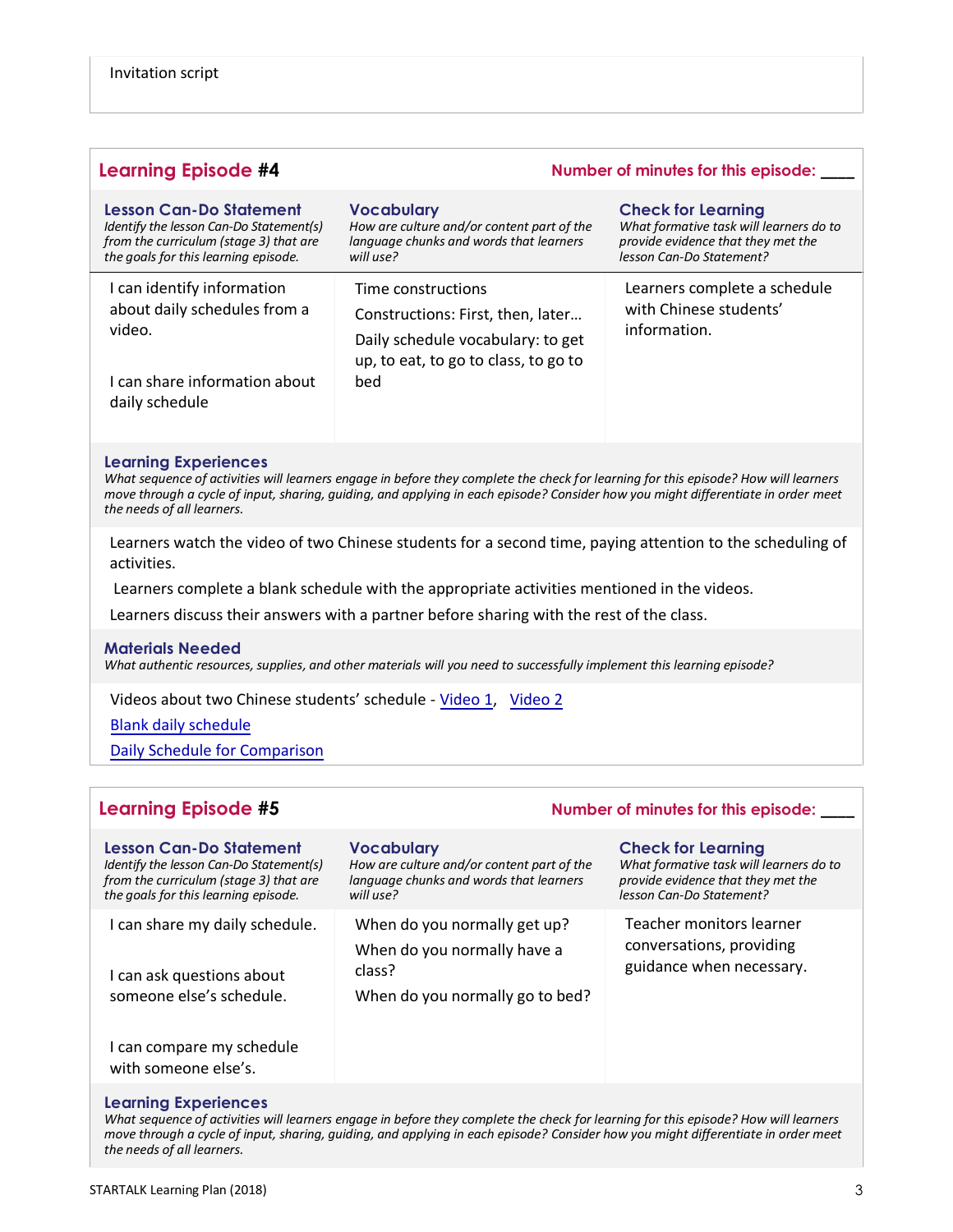Learners listen to a sample conversation about asking someone about his/her daily schedule. Learners work with a partner, asking and answering questions about their daily schedules.

### **Materials Needed**

*What authentic resources, supplies, and other materials will you need to successfully implement this learning episode?*

[Model conversation about one's daily sch](https://youtu.be/xnUgASRqvCg)edule.

| <b>Learning Episode #6</b>                                                                                                                                  | Number of minutes for this episode:                                                                                      |                                                                                                                                        |
|-------------------------------------------------------------------------------------------------------------------------------------------------------------|--------------------------------------------------------------------------------------------------------------------------|----------------------------------------------------------------------------------------------------------------------------------------|
| <b>Lesson Can-Do Statement</b><br>Identify the lesson Can-Do Statement(s)<br>from the curriculum (stage 3) that are<br>the goals for this learning episode. | <b>Vocabulary</b><br>How are culture and/or content part of the<br>language chunks and words that learners<br>will use?  | <b>Check for Learning</b><br>What formative task will learners do to<br>provide evidence that they met the<br>lesson Can-Do Statement? |
| I can determine who is my<br>ideal roommate.<br>I can explain why someone                                                                                   | When do you usually wake up?<br>When do you usually go to bed?<br>Do you like loud music?<br>X would be a good roommate, | Teacher monitors learner<br>responses on Padlet, making<br>corrections/comments when<br>appropriate.                                   |
| would make a good<br>roommate.                                                                                                                              | because                                                                                                                  | Learners share with the class<br>who is their ideal roommate and                                                                       |

#### **Learning Experiences**

*What sequence of activities will learners engage in before they complete the check for learning for this episode? How will learners move through a cycle of input, sharing, guiding, and applying in each episode? Consider how you might differentiate in order meet the needs of all learners.*

explain why.

Learners' brainstorm characteristics of an ideal roommate using the technology tool Padlet.

Learners compose questions to interview classmates so as to determine who among them is their ideal roommate.

Learners interview each other and share who they think would be their ideal roommate and explain why.

#### **Materials Needed**

*What authentic resources, supplies, and other materials will you need to successfully implement this learning episode?*

Computer/Tablet/Smartphone

Padlet

| <b>Learning Episode #7</b>                                                                                                                                  | Number of minutes for this episode:                                                                                                                            |                                                                                                                                        |
|-------------------------------------------------------------------------------------------------------------------------------------------------------------|----------------------------------------------------------------------------------------------------------------------------------------------------------------|----------------------------------------------------------------------------------------------------------------------------------------|
| <b>Lesson Can-Do Statement</b><br>Identify the lesson Can-Do Statement(s)<br>from the curriculum (stage 3) that are<br>the goals for this learning episode. | <b>Vocabulary</b><br>How are culture and/or content part of the<br>language chunks and words that learners<br>will use?                                        | <b>Check for Learning</b><br>What formative task will learners do to<br>provide evidence that they met the<br>lesson Can-Do Statement? |
| I can present myself to a<br>potential Chinese host family.                                                                                                 | Vocabulary related to basic bio<br>information, such as name, age,<br>family, activities, daily schedule,<br>academic interests, and<br>traits/characteristics | Teacher monitors learner<br>responses on Padlet, making<br>corrections/comments when<br>appropriate.                                   |